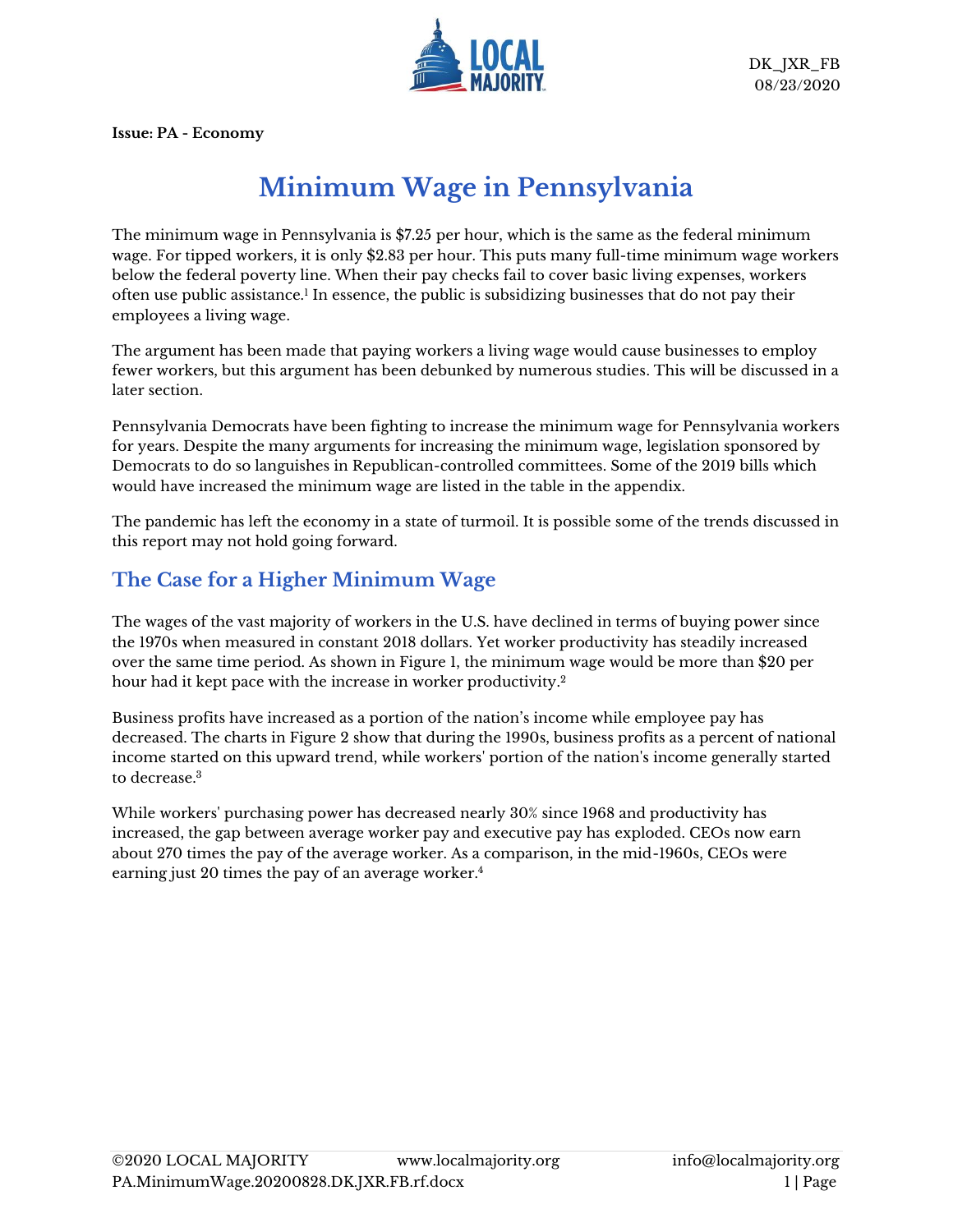

# Neglect has left the minimum wage far below what the economy could afford

Real and nominal values of the federal minimum wage, and value if it had risen with total economy productivity, 1938–2018, and projected values under the Raise the Wage Act of 2019, 2019-2024



Notes: The productivity series is total economy productivity net depreciation, indexed to the 1968 real value of the minimum wage. Real minimum wage values are in 2018 dollars deflated by the CPI-U-RS (1978–2017), chained to the CPI-U-X1 (1967–1977) and CPI-U (1938–1966). Projections for productivity growth and inflation use Congressional Budget Office, An Update to the Economic Outlook: 2018 to 2028, "10-Year Economic Projections" (downloadable Excel file supplement), August 2018.

Sources: EPI analysis of the Fair Labor Standards Act and amendments and the Raise the Wage Act of 2019. Total economy productivity data from the Bureau of Labor Statistics Labor Productivity and Costs program. Average hourly wages of production nonsupervisory workers from the Bureau of Labor **Statistics Current Employment Statistics.** 

#### **Economic Policy Institute**

*Figure 1. The Minimum wage has not kept pace with the productivity of American workers<sup>5</sup> Source: <https://www.epi.org/publication/minimum-wage-testimony-feb-2019/>*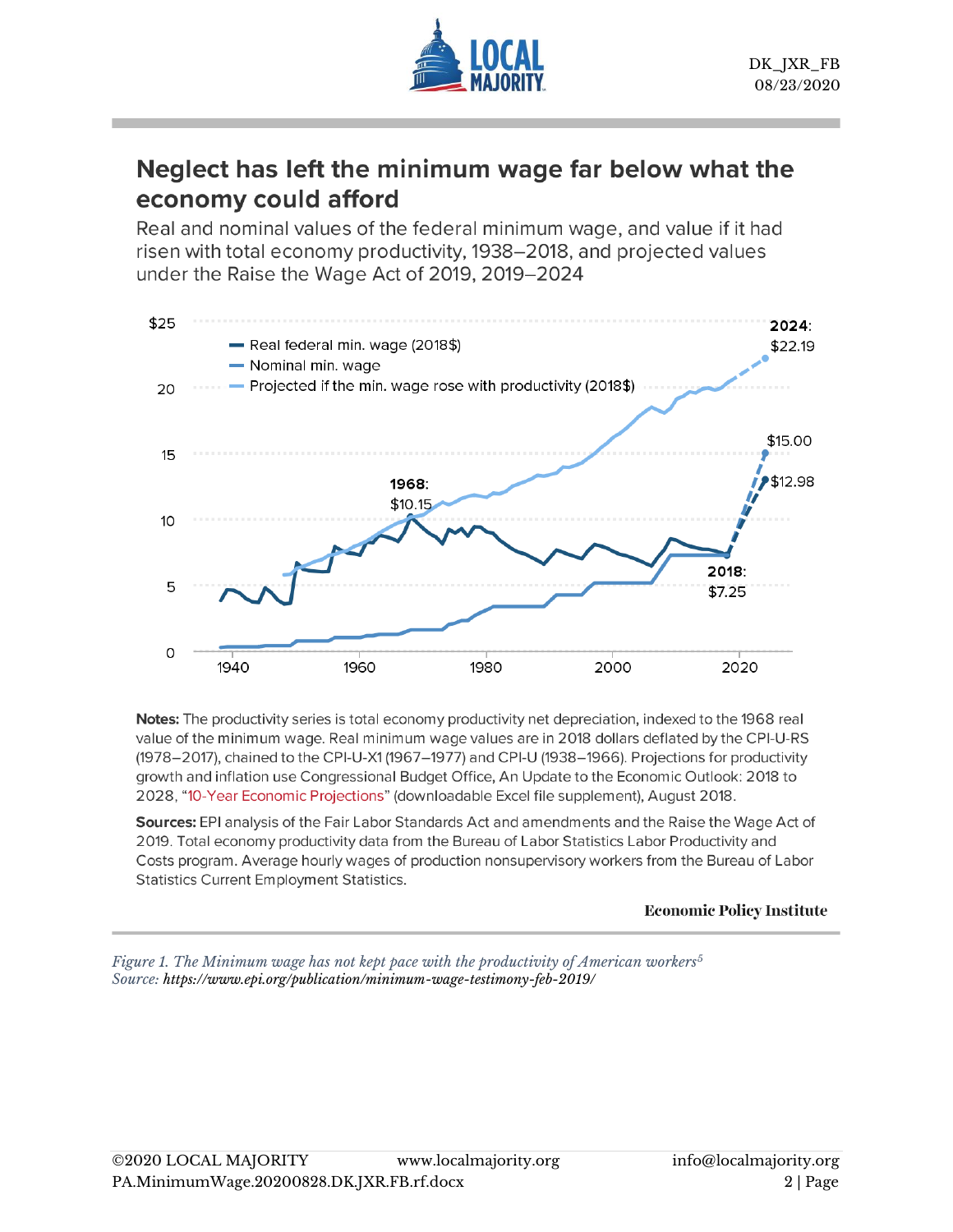

# Labor's Declining Share

Workers' paychecks account for much less of the nation's total income since the last recession, and the profits of businesses account for more.



Employee pay as a share of national income

Source: Bureau of Economic Analysis | By The New York Times *Figure 2. Businesses get a larger share of the national income while individuals get a smaller share<sup>6</sup>*

Conservative legislators argue that an increase in minimum wages will reduce job growth. Such claims have been debunked by many studies, which include research done by the White House Council of Economic Advisors,<sup>7, 8</sup> the National Employment Law Project (NELP)<sup>9</sup>, the Institute for Research on Labor and Employment<sup>10, 11</sup> and the Center for Economic and Policy Research.<sup>12</sup> The NELP report cited here discusses the flaws in the work of economists who claim that raising the minimum wage stifles employment. Methodology flaws include extrapolating trends in foreign labor markets to the U.S. and failing to account for regional economic differences when comparing states with different minimum wages.<sup>13</sup>

The more sophisticated studies use methods that control for factors that are unrelated to the minimum wage. A robust approach for studying minimum wages is to examine adjacent counties with different minimum wages.<sup>14</sup> These types of comparisons have found that employment is essentially the same despite the difference in minimum wage. <sup>15</sup> Reasons for comparable employment rates include increased productivity and decreased turnover.<sup>16</sup>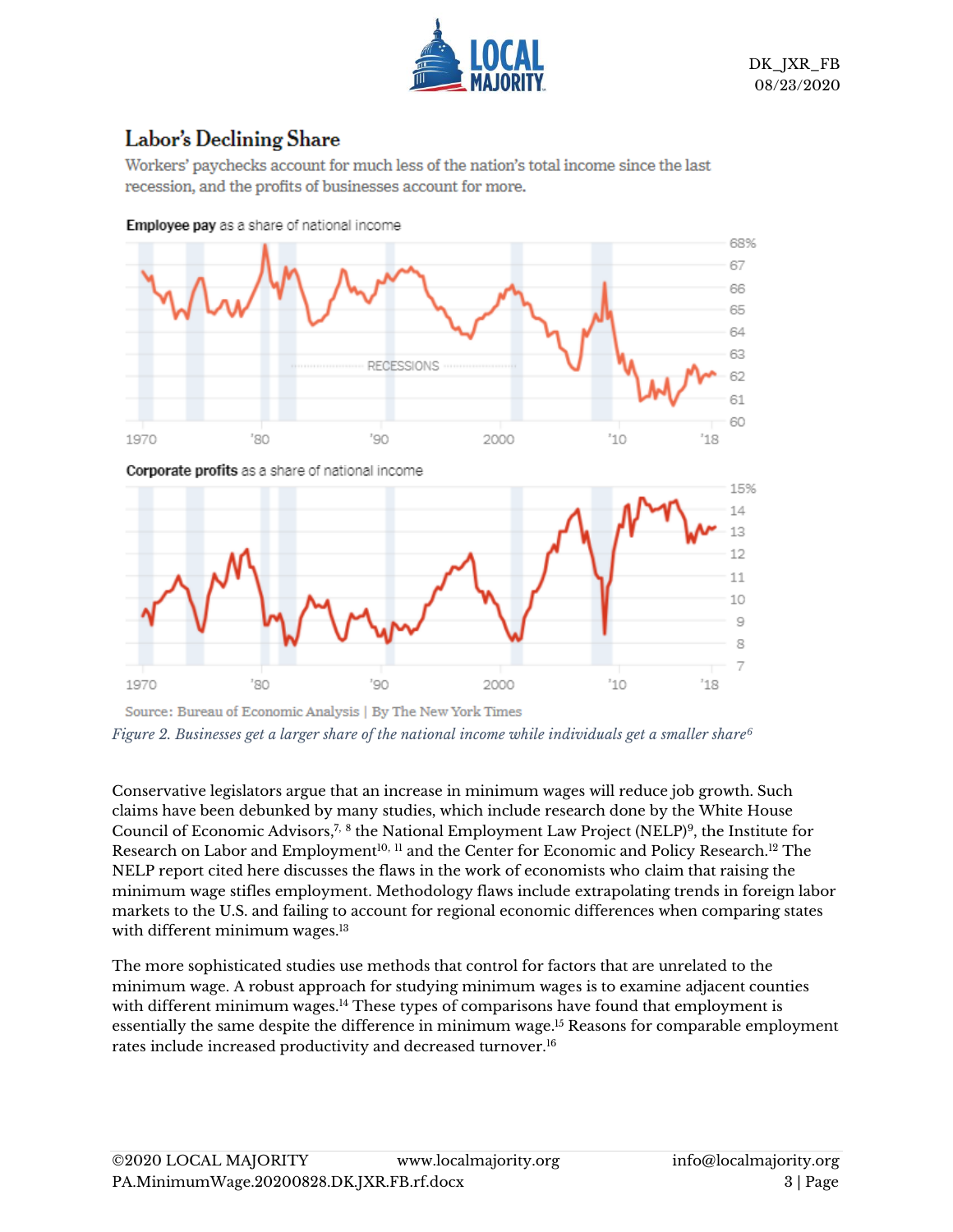

## **The Minimum Wage, the Living Wage, and the Poverty Wage**

The cost of living in a particular locality determines how far a paycheck actually goes. The average cost of living is higher in Pennsylvania than in nearly two thirds of the other states—the state ranks  $32<sup>nd</sup>$  out of all states. Thus, 31 states are less expensive places to live.<sup>17</sup> However, using the average cost of living obscures variations within the state between small, rural communities and urban areas, such as Pittsburgh and Philadelphia. Since January 2015, each state neighboring Pennsylvania has had a higher minimum wage than Pennsylvania.

The minimum wage in Pennsylvania was last increased in 2009, when it rose from \$7.15 to match the federal rate of \$7.25. Because of inflation, the purchasing power of a static minimum wage has been decreasing since 2009, according to a 2020 Pennsylvania Department of Labor & Industry Report. 18

A living wage is defined as the wage needed to pay basic family expenses, including food, medical care, housing, transportation, taxes, and childcare when needed. The poverty wage corresponds to the poverty income threshold set by the U.S. Department of Health and Human Services; families below this threshold qualify for federal financial assistance.

How do families who earn the minimum wage fare?

According to the MIT Living Wage Calculator, earning only the minimum wage leaves all families with just one working adult with less than the living wage. Of all minimum wage workers, only single workers with no children earn more than the poverty wage. Families comprised of one child and one working adult earn far below the living wage. <sup>19</sup> The chart below compares the living wage, the wage corresponding to the federal poverty level, and the minimum wage for different family types.



*Figure 3. Wages for Different Family Configurations that Result in Poverty, from the MIT Living Wage Calculator<sup>20</sup>*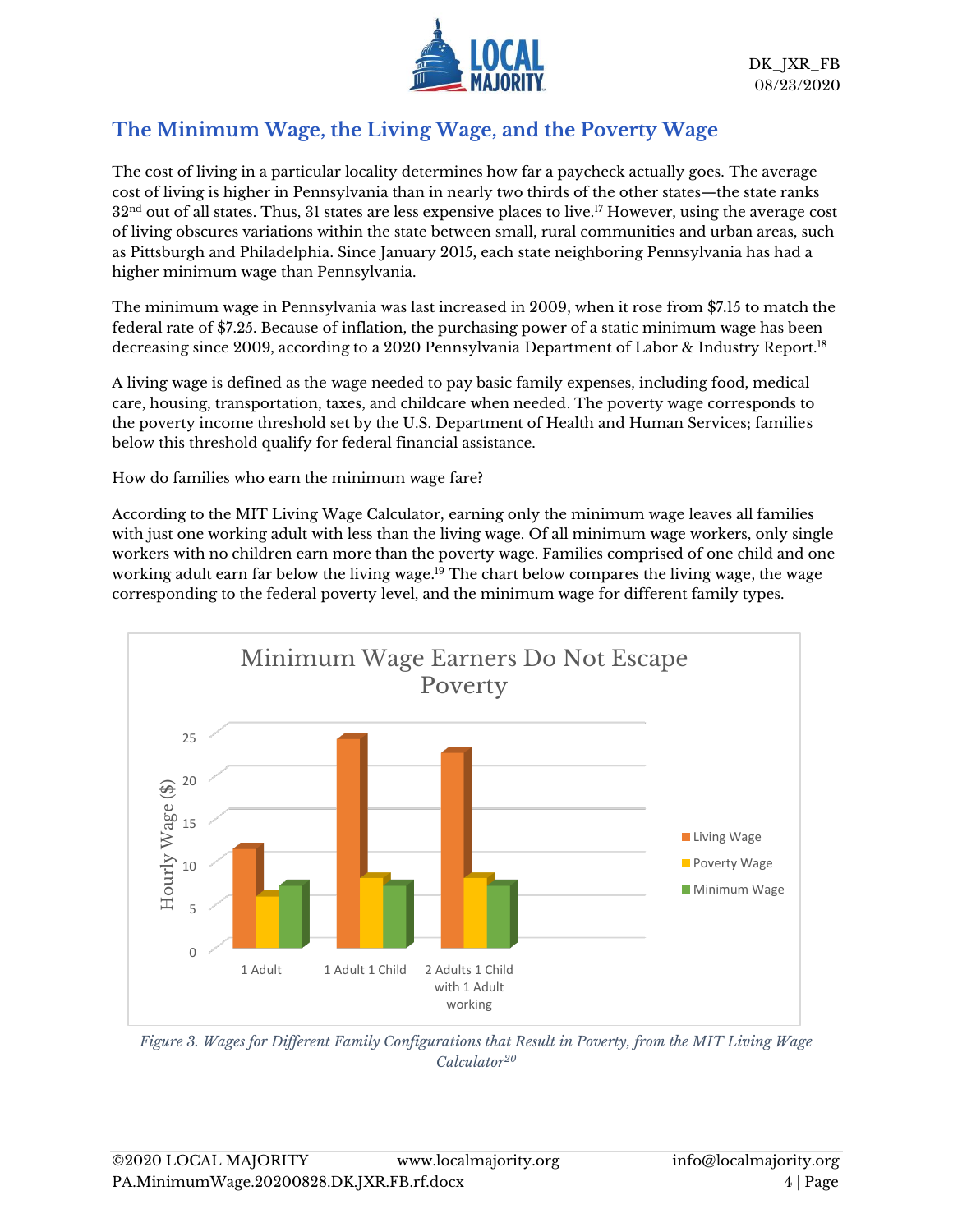

#### **Who is Earning the Minimum Wage?**

The percentages fluctuate a bit every year, but in 2019, about 1.9% of *hourly* workers earned the minimum wage or less nationally. In Pennsylvania in 2019, 2.6% of *hourly* workers earned the minimum wage or less.<sup>21</sup> Minimum wage workers in Pennsylvania comprised 1.5% of *all* workers in 2019.<sup>22</sup> The number of workers earning minimum wage is not substantial, but raising their wages would have a huge impact for those workers as well as on all those earning less than the proposed  $\$15/\rm hr.^{23}$ 

Although a significant number of teenagers—unlikely to be a household's primary wage earner—do earn a minimum wage, the majority of minimum-wage earners in Pennsylvania are adults. Teenagers accounted for 21.5% of minimum wage earners in 2019, according to the Pennsylvania Department of Labor & Industry.<sup>24</sup> In 2019, about 34% of minimum-wage workers in Pennsylvania worked full-time, which is 35 hours or more per week.<sup>25</sup>

Only about 10 states have a higher percentage than Pennsylvania of hourly workers making just the minimum wage or less; most of those states are in the south.<sup>26</sup>

Data from the U.S. Census Bureau shows that 12.2% of Pennsylvanians live in poverty.<sup>27</sup> Part of the reason is the low minimum wage. As was shown previously in Figure 3, families with only one working adult and with children are below the poverty line if that adult works at the minimum wage.

Currently, around 25% of Pennsylvania households made less than \$30,000 per year, which is about \$15 per hour for full-time workers.<sup>28</sup> The Economic Policy Institute projects that raising the minimum wage to \$15 per hour by 2024 would benefit 2,004,000 Pennsylvania workers, or roughly 34% of all working Pennsylvanians.<sup>29</sup> The percent of various demographic groups who would see higher wages are:

- 41.3% of all women
- 31.6% of workers age 20 or older
- 23.9% of full-time workers (35 or more hours per week)
- 47.1% of blacks
- 56.8% of Hispanics
- 47.9% of single parents

#### **Taxpayers Subsidize Businesses**

Because of very low wages, many workers rely on public assistance for basic needs such as food. In 2019, 14% of Pennsylvanians received benefits from SNAP (Supplemental Nutrition Assistance Program), once called food stamps. Of those recipients, 45% were in a family where someone worked.<sup>30</sup> Businesses who do not pay employees living wages are subsidized by taxpayers. A 2016 study done by The Economic Policy Institute found that if the federal minimum wage had been raised to \$12 an hour by 2020, national public spending on assistance would have dropped by about  $$17$  billion a year.<sup>31, 32</sup>

# **Local Communities Have No Power to Raise the Minimum Wage**

In Pennsylvania, the distribution of power between the state legislature and local governments essentially leaves all law-making power with the state government, not with local jurisdictions. In practical terms, this means it is very hard for localities in Pennsylvania to raise local minimum wages,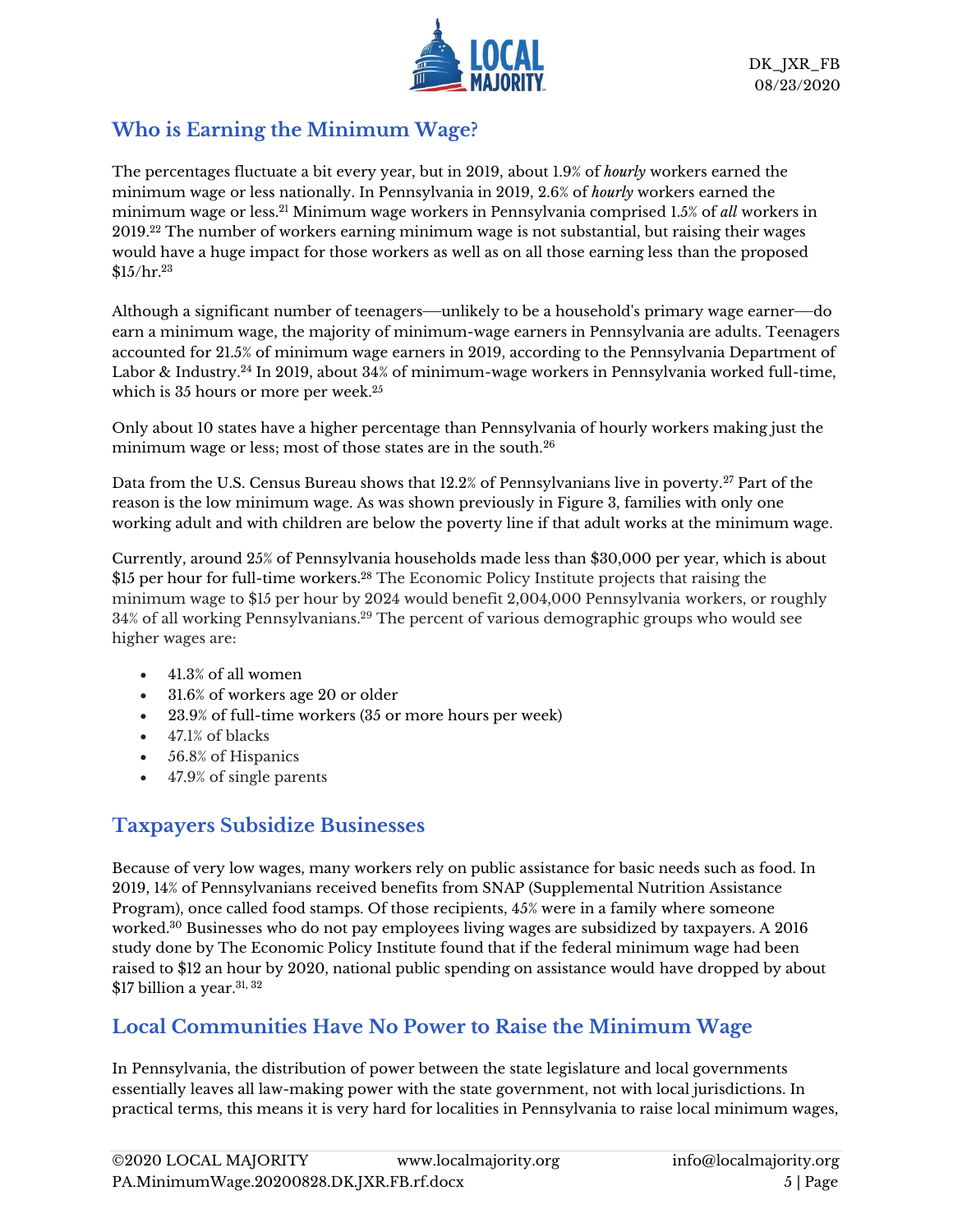

as has been done in other cities across the nation. [See the Local Majority papers pertaining to ALEC (American Legislative Exchange Council), privatization and preemption $^\mathrm{33}$  and th[e Dillon Rule.](mailto:https://www.localmajority.org/wp-content/uploads/2019/05/VA.DillonRule.20190515.DR_.pdf) $^\mathrm{34}$ ]

#### **Republicans Repeatedly Block Legislation to Raise the Minimum Wage**

Democrats in the Pennsylvania Assembly have introduced countless bills over the years to raise the minimum wage. Since Republicans control the committees, proposed legislation repeatedly dies in committee. Thus, after years of Democratic proposals to increase the minimum wage, no bill has made it out of the Republican-controlled Assembly. The appendix has a table with a sampling of these bills from just the 2019 session.

#### **Conclusion**

There are many arguments for raising the minimum wage. Worker productivity has outpaced the minimum wage. Regional differences make a one-size-fits-all minimum wage unworkable. Businesses are being subsidized when governments—which is to say, taxpayers—provide benefits to full-time adult workers who earn just the minimum wage.

Arguments against raising the minimum wage come from spurious claims that an increased minimum wage will result in job losses. But economists who makes those claims use flawed techniques for studying the impacts of different minimum wages.

The time to raise the minimum wage in Pennsylvania is now.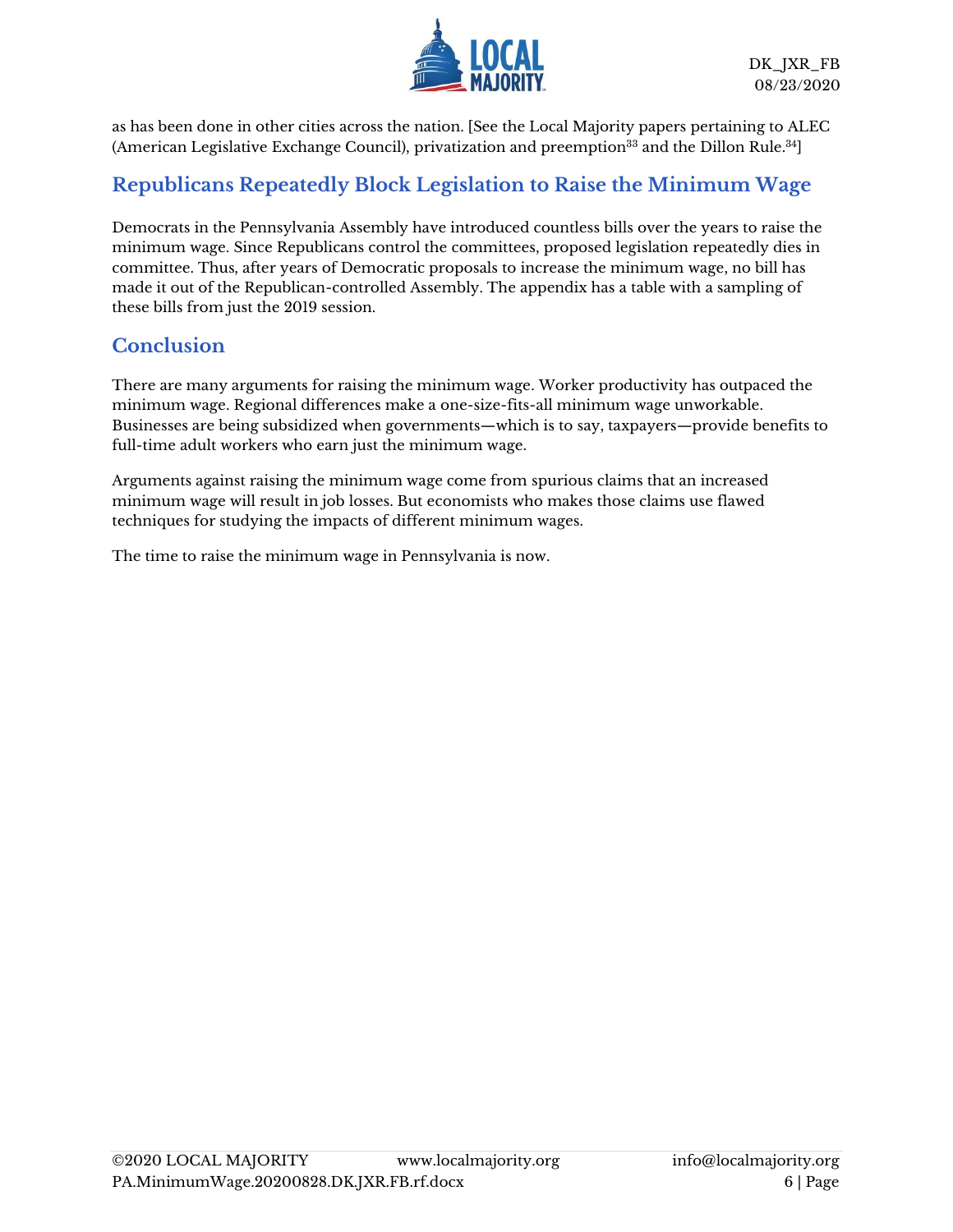

### **Appendix: Bills from 2019 that would have Raised the Minimum Wage**

Bill information came from the URLs shown in the table and from <https://www.legis.state.pa.us/>.

| <b>Bill</b>            | <b>Synopsis</b>                                                                                                                                                                                                                                                                                                                                                                                                                                                                                                                                                                             | Party and<br>Name of<br>Sponsor | Vote (if any)<br>and Status                                                         |
|------------------------|---------------------------------------------------------------------------------------------------------------------------------------------------------------------------------------------------------------------------------------------------------------------------------------------------------------------------------------------------------------------------------------------------------------------------------------------------------------------------------------------------------------------------------------------------------------------------------------------|---------------------------------|-------------------------------------------------------------------------------------|
| SB 79                  | Would have gradually increased the minimum wage to \$9.50 per<br>hour by 2020. This bill is a compromise bill as Governor Wolf<br>wanted to raise the minimum wage to \$15. Instead the governor<br>agreed to "drop plans to expand eligibility for overtime pay for<br>low level managers." This bill passed in the Senate on a bi-<br>partisan vote, but is currently languishing in the House.<br>https://www.post-gazette.com/business/career-<br>workplace/2019/11/19/Pennsylvania-hourly-minimum-wage-would-rise-<br>to-9-50-in-compromise-bill-wolf-15-overtime/stories/201911190142 | Dem<br>C. Tartaglione           | Passed in the<br>Senate.<br>In House<br>Committee<br>since Nov 2019                 |
| HB 405                 | Would have raised the minimum wage to \$9.50 per hour after bill Dem<br>passage, with small increments in the two subsequent years. After<br>the two-year period, there would have been increased based on<br>the cost-of-living.<br>http://www.paproviders.org/wp-content/uploads/2019/11/Nov-20-<br>Minimum-Wage.pdf                                                                                                                                                                                                                                                                      | E. Neilson                      | In committee<br>Since Feb 2019                                                      |
| HB 1215<br><b>SB12</b> | SB 12 would have raised the minimum wage to \$12 per hour in<br>2019 and to \$15 in 2025.<br>https://www.pasenate.com/pennsylvania-senate-adopts-tartagliones-bill-<br>to-raise-the-minimum-wage-for-the-first-time-in-13-years/                                                                                                                                                                                                                                                                                                                                                            | Dem<br>P. Kim<br>C. Tartaglione | In House<br>committee since<br>Mar 2019<br>In Senate<br>committee since<br>Mar 2019 |
| <b>HB</b> 184          | Would have repealed the tipped minimum wage (which is \$2.83<br>per hour) and set one minimum wage for all workers.<br>The Democratic sponsor writes "While restaurants are supposed<br>to make up the difference when workers' tips don't raise them to<br>the full minimum wage of \$7.25, many do not. My legislation<br>would even the playing field by instituting one minimum wage<br>for all Pennsylvania workers whether they receive tips or not."<br>https://www.legis.state.pa.us//cfdocs/Legis/CSM/showMemoPublic.cfm?c<br>hamber=H&SPick=20190&cosponId=26619                  | Dem<br>A. Cruz                  | In committee<br>since Jan 2019                                                      |

<sup>1</sup> [https://nlihc.org/resource/raising-minimum-wage-would-reduce-public-assistance](https://nlihc.org/resource/raising-minimum-wage-would-reduce-public-assistance-spending#:~:text=A%20large%20percentage%20of%20low,12.16%20per%20hour%2C%20and%2036.5%25)[spending#:~:text=A%20large%20percentage%20of%20low,12.16%20per%20hour%2C%20and%2036.5%25](https://nlihc.org/resource/raising-minimum-wage-would-reduce-public-assistance-spending#:~:text=A%20large%20percentage%20of%20low,12.16%20per%20hour%2C%20and%2036.5%25)

<sup>2</sup> <https://www.epi.org/publication/minimum-wage-testimony-feb-2019/>